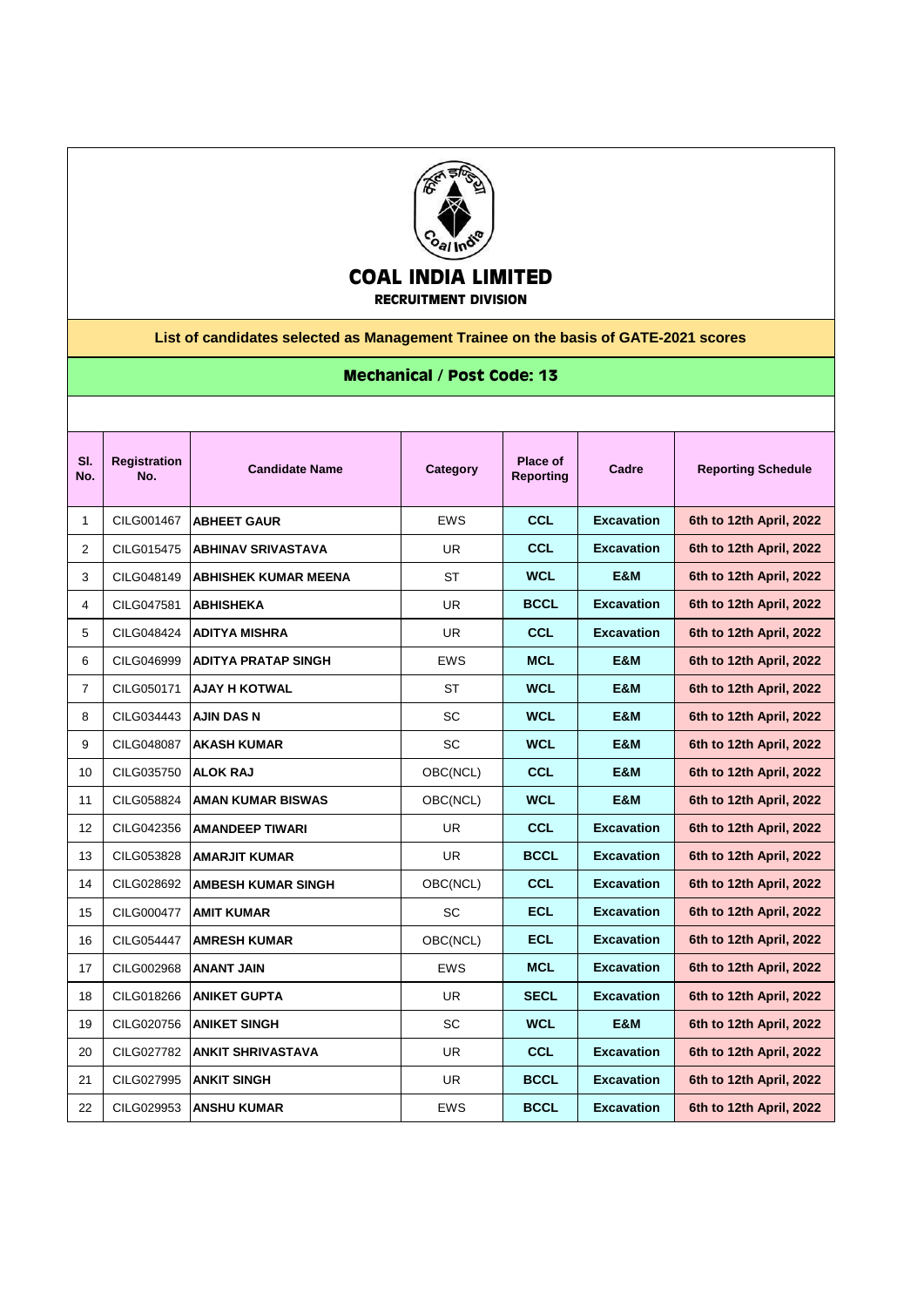| SI.<br>No. | <b>Registration</b><br>No. | <b>Candidate Name</b>                               | Category   | Place of<br><b>Reporting</b> | Cadre             | <b>Reporting Schedule</b> |
|------------|----------------------------|-----------------------------------------------------|------------|------------------------------|-------------------|---------------------------|
| 23         | CILG057208                 | <b>ANUBHAV GOYAL</b>                                | <b>EWS</b> | <b>MCL</b>                   | <b>Excavation</b> | 6th to 12th April, 2022   |
| 24         | CILG003301                 | <b>ASHISH KUMAR</b>                                 | UR.        | <b>CCL</b>                   | <b>Excavation</b> | 6th to 12th April, 2022   |
| 25         | CILG041078                 | <b>ASHOK RAMPAL</b>                                 | <b>SC</b>  | <b>WCL</b>                   | <b>E&amp;M</b>    | 6th to 12th April, 2022   |
| 26         | CILG047888                 | <b>ATUL RAJ MEENA</b>                               | ST         | <b>CCL</b>                   | E&M               | 6th to 12th April, 2022   |
| 27         | CILG062183                 | <b>AVINASH RAJENDRA GAIKWAD</b>                     | SC         | <b>WCL</b>                   | <b>E&amp;M</b>    | 6th to 12th April, 2022   |
| 28         | CILG004960                 | <b>AVIRAL SINGH</b>                                 | <b>SC</b>  | <b>WCL</b>                   | <b>E&amp;M</b>    | 6th to 12th April, 2022   |
| 29         | CILG043102                 | <b>AVIRUP BISWAS</b>                                | UR.        | <b>CCL</b>                   | <b>Excavation</b> | 6th to 12th April, 2022   |
| 30         | CILG036618                 | IAYUSHMAN SA                                        | <b>SC</b>  | <b>MCL</b>                   | <b>E&amp;M</b>    | 6th to 12th April, 2022   |
| 31         | CILG007786                 | <b>BADAL KUMAR</b>                                  | <b>SC</b>  | <b>CCL</b>                   | <b>Excavation</b> | 6th to 12th April, 2022   |
| 32         | CILG047641                 | <b>BHINGRADIYA JEMISHBHAI</b><br><b>SUBHASHBHAI</b> | UR.        | <b>BCCL</b>                  | <b>Excavation</b> | 6th to 12th April, 2022   |
| 33         | CILG000334                 | <b>BHUKYA AVINASH</b>                               | <b>ST</b>  | <b>WCL</b>                   | E&M               | 6th to 12th April, 2022   |
| 34         | CILG050826                 | <b>CHANDAN RAAZ</b>                                 | OBC(NCL)   | <b>CCL</b>                   | <b>Excavation</b> | 6th to 12th April, 2022   |
| 35         | CILG043315                 | CHAVDA JAY MAHENDRABHAI                             | OBC(NCL)   | <b>BCCL</b>                  | <b>Excavation</b> | 6th to 12th April, 2022   |
| 36         | CILG055364                 | <b>DEEPAK VISHWAKARMA</b>                           | OBC(NCL)   | <b>MCL</b>                   | E&M               | 6th to 12th April, 2022   |
| 37         | CILG027089                 | <b>DIGVIJAY SINGH BORA</b>                          | UR.        | <b>CCL</b>                   | <b>Excavation</b> | 6th to 12th April, 2022   |
| 38         | CILG055993                 | <b>DINESH KUMAR</b>                                 | ST         | <b>WCL</b>                   | E&M               | 6th to 12th April, 2022   |
| 39         | CILG022335                 | <b>IDIPESH KUMAR</b>                                | <b>SC</b>  | <b>CCL</b>                   | <b>Excavation</b> | 6th to 12th April, 2022   |
| 40         | CILG023821                 | <b>DUBEY DEVVRAT ANILKUMAR</b>                      | UR.        | ECL                          | <b>Excavation</b> | 6th to 12th April, 2022   |
| 41         | CILG049503                 | <b>DUDE GANESH BALU</b>                             | OBC(NCL)   | <b>MCL</b>                   | E&M               | 6th to 12th April, 2022   |
| 42         | CILG044092                 | <b>DUNNA SAI SAGAR</b>                              | OBC(NCL)   | <b>WCL</b>                   | E&M               | 6th to 12th April, 2022   |
| 43         | CILG058123                 | <b>FAIZAL</b>                                       | OBC(NCL)   | <b>CCL</b>                   | <b>Excavation</b> | 6th to 12th April, 2022   |
| 44         | CILG003164                 | <b>GANESH KUMAR</b>                                 | UR/PwD-OH  | <b>CCL</b>                   | E&M               | 6th to 12th April, 2022   |
| 45         | CILG037295                 | <b>GAURAV JOSHI</b>                                 | EWS        | <b>BCCL</b>                  | <b>Excavation</b> | 6th to 12th April, 2022   |
| 46         | CILG005894                 | <b>GAURAV KUMAR</b>                                 | UR         | <b>BCCL</b>                  | <b>Excavation</b> | 6th to 12th April, 2022   |
| 47         | CILG029965                 | <b>GOKUVADA SANKHARA RAO</b>                        | OBC(NCL)   | <b>MCL</b>                   | E&M               | 6th to 12th April, 2022   |
| 48         | CILG047172                 | <b>HIMANSHU</b>                                     | EWS        | <b>MCL</b>                   | <b>Excavation</b> | 6th to 12th April, 2022   |
| 49         | CILG052180                 | <b>HIMANSHU PAL</b>                                 | OBC(NCL)   | <b>WCL</b>                   | E&M               | 6th to 12th April, 2022   |
| 50         | CILG048885                 | KARNATI SATWIK                                      | UR         | <b>BCCL</b>                  | <b>Excavation</b> | 6th to 12th April, 2022   |
| 51         | CILG050342                 | KASI MURALI KRISHNA                                 | SC         | <b>WCL</b>                   | E&M               | 6th to 12th April, 2022   |
| 52         | CILG014228                 | KAUSHAL KUMAR KAUSHIK                               | OBC(NCL)   | <b>BCCL</b>                  | <b>Excavation</b> | 6th to 12th April, 2022   |
| 53         | CILG020518                 | <b>KIRAN P V</b>                                    | OBC(NCL)   | <b>WCL</b>                   | E&M               | 6th to 12th April, 2022   |
| 54         | CILG049108                 | <b>KISHLAY</b>                                      | OBC(NCL)   | <b>WCL</b>                   | E&M               | 6th to 12th April, 2022   |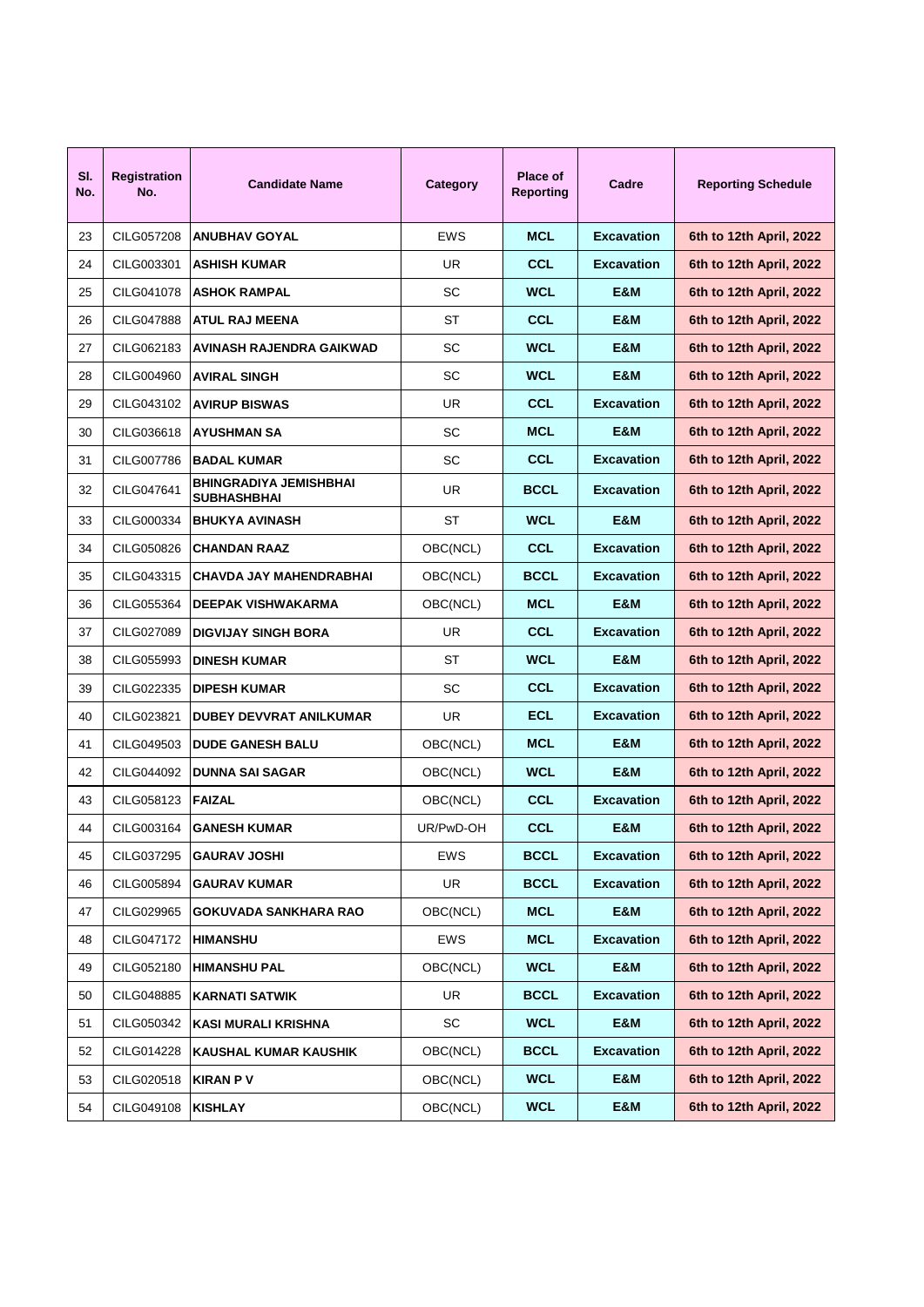| SI.<br>No. | <b>Registration</b><br>No. | <b>Candidate Name</b>                              | Category   | Place of<br>Reporting | Cadre             | <b>Reporting Schedule</b> |
|------------|----------------------------|----------------------------------------------------|------------|-----------------------|-------------------|---------------------------|
| 55         | CILG055102                 | KONA BHUSHANA RAO                                  | <b>EWS</b> | <b>BCCL</b>           | <b>Excavation</b> | 6th to 12th April, 2022   |
| 56         | CILG016104                 | KRISHAN LAL CHAURASIYA                             | OBC(NCL)   | <b>ECL</b>            | <b>Excavation</b> | 6th to 12th April, 2022   |
| 57         | CILG060113                 | <b>IKRISHN MEENA</b>                               | ST         | <b>WCL</b>            | E&M               | 6th to 12th April, 2022   |
| 58         | CILG007590                 | <b>LOVENISH YADAV</b>                              | OBC(NCL)   | <b>BCCL</b>           | <b>Excavation</b> | 6th to 12th April, 2022   |
| 59         | CILG030309                 | IMAHENDAR BHOOKAR                                  | OBC(NCL)   | <b>WCL</b>            | E&M               | 6th to 12th April, 2022   |
| 60         | CILG029954                 | IMANISH KUMAR                                      | UR.        | <b>BCCL</b>           | <b>Excavation</b> | 6th to 12th April, 2022   |
| 61         | CILG020119                 | IMANISH SINGH                                      | OBC(NCL)   | <b>CCL</b>            | E&M               | 6th to 12th April, 2022   |
| 62         | CILG013385                 | <b>IMARUVADA SWAPNIL</b>                           | UR.        | CCL                   | <b>Excavation</b> | 6th to 12th April, 2022   |
| 63         | CILG032484                 | <b>IMAYANK JAIN</b>                                | <b>EWS</b> | <b>SECL</b>           | <b>Excavation</b> | 6th to 12th April, 2022   |
| 64         | CILG012936                 | <b>MEHAL RAJ</b>                                   | SC         | <b>WCL</b>            | E&M               | 6th to 12th April, 2022   |
| 65         | CILG001300                 | <b>MIHIR GOKHALE</b>                               | <b>EWS</b> | <b>ECL</b>            | <b>Excavation</b> | 6th to 12th April, 2022   |
| 66         | CILG000198                 | <b>IMITUL KUMAR</b>                                | OBC(NCL)   | CCL                   | <b>Excavation</b> | 6th to 12th April, 2022   |
| 67         | CILG047095                 | <b>IMOHD ZEESHAN ALI</b>                           | OBC(NCL)   | <b>WCL</b>            | E&M               | 6th to 12th April, 2022   |
| 68         | CILG014916                 | <b>MOHIT</b>                                       | SC         | <b>ECL</b>            | <b>Excavation</b> | 6th to 12th April, 2022   |
| 69         | CILG028653                 | <b>IMRIGENDRA SINGH</b>                            | OBC(NCL)   | MCL                   | <b>Excavation</b> | 6th to 12th April, 2022   |
| 70         | CILG000682                 | IMUNISH KUMAR                                      | UR         | <b>BCCL</b>           | <b>Excavation</b> | 6th to 12th April, 2022   |
| 71         | CILG041305                 | İMURAHARI VENKATA KRISHNA                          | SC         | <b>WCL</b>            | E&M               | 6th to 12th April, 2022   |
| 72         | CILG021798                 | <b>INAVNEET GIRI</b>                               | OBC(NCL)   | CCL                   | <b>Excavation</b> | 6th to 12th April, 2022   |
| 73         | CILG058583                 | INIRANJAN PANT                                     | <b>EWS</b> | MCL                   | <b>Excavation</b> | 6th to 12th April, 2022   |
| 74         | CILG053637                 | <b>NIRMAL</b>                                      | OBC(NCL)   | CCL                   | E&M               | 6th to 12th April, 2022   |
| 75         | CILG015870                 | INITISH KUMAR                                      | OBC(NCL)   | CCL                   | <b>Excavation</b> | 6th to 12th April, 2022   |
| 76         | CILG052908                 | IPAMAJULA MADHU                                    | OBC(NCL)   | <b>WCL</b>            | E&M               | 6th to 12th April, 2022   |
| 77         | CILG028456                 | <b>PANDYA AYUSH VIPULBHAI</b>                      | UR         | <b>SECL</b>           | <b>Excavation</b> | 6th to 12th April, 2022   |
| 78         | CILG033228                 | <b>PATEL UMANG SURESHBHAI</b>                      | UR         | <b>CCL</b>            | <b>Excavation</b> | 6th to 12th April, 2022   |
| 79         | CILG054482                 | PEDIREDLA SAI VAMSI                                | OBC(NCL)   | <b>WCL</b>            | E&M               | 6th to 12th April, 2022   |
| 80         | CILG039105                 | PHAUJEE RAM MEENA                                  | ST         | <b>WCL</b>            | E&M               | 6th to 12th April, 2022   |
| 81         | CILG048892                 | <b>PRAJAPATI SIDDHESHWAR</b><br><b>DUKHANTIRAM</b> | OBC(NCL)   | <b>WCL</b>            | E&M               | 6th to 12th April, 2022   |
| 82         | CILG003774                 | <b>PRANAV KUMAR</b>                                | OBC(NCL)   | <b>CCL</b>            | <b>Excavation</b> | 6th to 12th April, 2022   |
| 83         | CILG022208                 | <b>PRANJAL MAHAJAN</b>                             | UR         | <b>SECL</b>           | <b>Excavation</b> | 6th to 12th April, 2022   |
| 84         | CILG030165                 | PRASHANT KUMAR                                     | ST         | <b>WCL</b>            | E&M               | 6th to 12th April, 2022   |
| 85         | CILG023260                 | PRATEEK CHOUDHARY                                  | UR         | <b>BCCL</b>           | <b>Excavation</b> | 6th to 12th April, 2022   |
| 86         | CILG049376                 | PRAYAS TYAGI                                       | EWS        | <b>SECL</b>           | <b>Excavation</b> | 6th to 12th April, 2022   |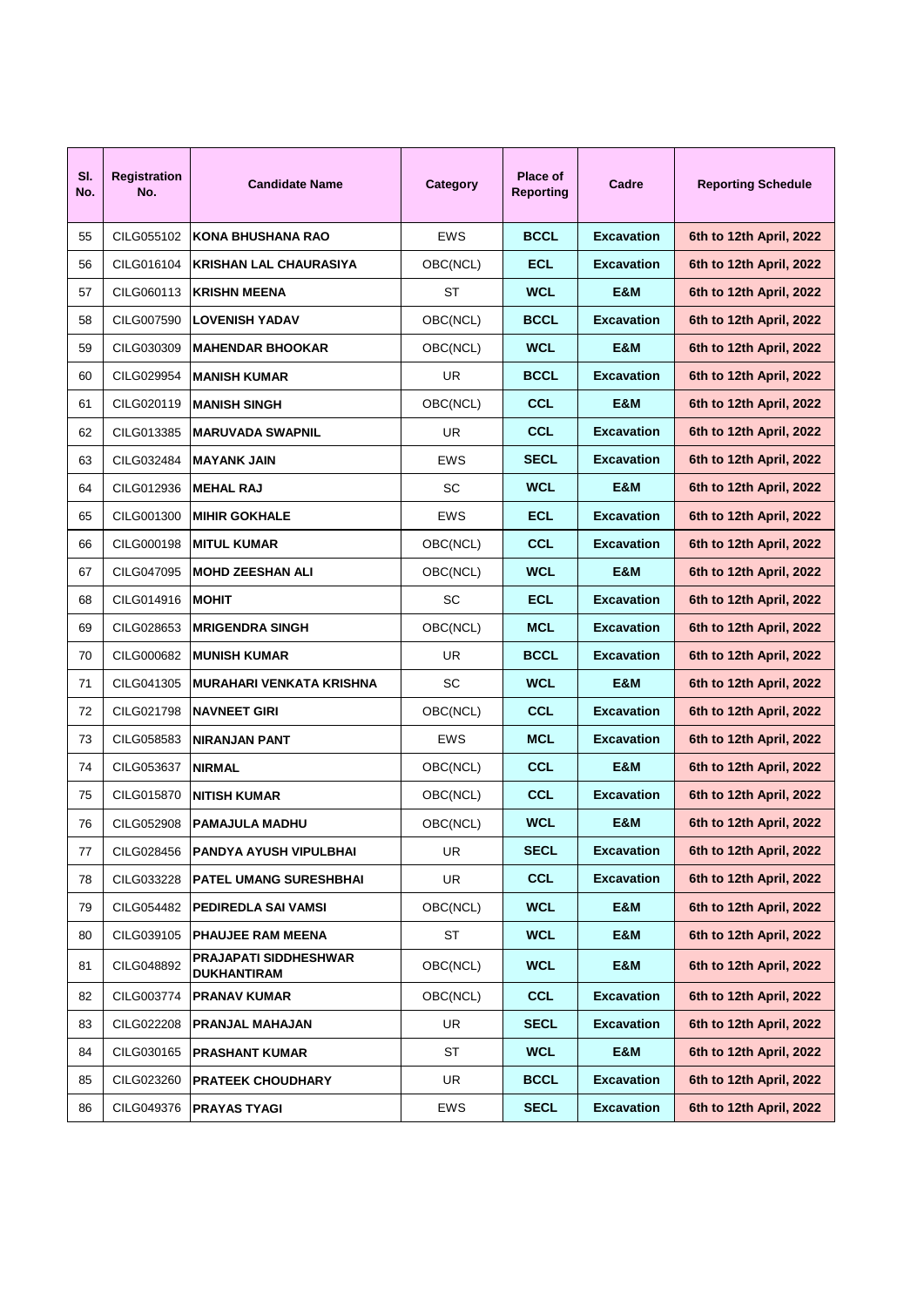| SI.<br>No. | <b>Registration</b><br>No. | <b>Candidate Name</b>           | Category   | <b>Place of</b><br>Reporting | Cadre             | <b>Reporting Schedule</b> |
|------------|----------------------------|---------------------------------|------------|------------------------------|-------------------|---------------------------|
| 87         | CILG024179                 | <b>PRIYAL SURESH KUMAR</b>      | UR         | CCL                          | <b>Excavation</b> | 6th to 12th April, 2022   |
| 88         | CILG048646                 | <b>PRIYANSHU KUMAR SINGH</b>    | OBC(NCL)   | <b>WCL</b>                   | E&M               | 6th to 12th April, 2022   |
| 89         | CILG050069                 | <b>RAHUL SHEKHAR</b>            | OBC(NCL)   | CCL                          | <b>Excavation</b> | 6th to 12th April, 2022   |
| 90         | CILG030859                 | <b>RAJAT VASHISHATE</b>         | UR         | CCL                          | <b>Excavation</b> | 6th to 12th April, 2022   |
| 91         | CILG055901                 | IRAJENDRA CHOUDHARY             | OBC(NCL)   | <b>WCL</b>                   | E&M               | 6th to 12th April, 2022   |
| 92         | CILG049505                 | <b>RAJENDRA SAHU</b>            | OBC(NCL)   | <b>WCL</b>                   | E&M               | 6th to 12th April, 2022   |
| 93         | CILG047546                 | <b>RANDHIR KUMAR</b>            | OBC(NCL)   | <b>MCL</b>                   | E&M               | 6th to 12th April, 2022   |
| 94         | CILG004140                 | <b>RASHMI PRASAD</b>            | SC         | <b>BCCL</b>                  | E&M               | 6th to 12th April, 2022   |
| 95         | CILG019549                 | <b>RAVI YADAV</b>               | OBC(NCL)   | <b>WCL</b>                   | E&M               | 6th to 12th April, 2022   |
| 96         | CILG025587                 | <b>REETESH SRIVASTAVA</b>       | UR         | CCL                          | <b>Excavation</b> | 6th to 12th April, 2022   |
| 97         | CILG024726                 | <b>RITIK SAGAR</b>              | SC         | <b>MCL</b>                   | E&M               | 6th to 12th April, 2022   |
| 98         | CILG038730                 | <b>ROUSHAN BHARTIYA</b>         | OBC(NCL)   | <b>BCCL</b>                  | <b>Excavation</b> | 6th to 12th April, 2022   |
| 99         | CILG013675                 | IRUP NARAYAN PAL                | OBC(NCL)   | <b>MCL</b>                   | E&M               | 6th to 12th April, 2022   |
| 100        | CILG053132                 | <b>SABBAVARAPU SAI GANESH</b>   | OBC(NCL)   | <b>ECL</b>                   | <b>Excavation</b> | 6th to 12th April, 2022   |
| 101        | CILG024669                 | <b>SACHIN SHARMA</b>            | UR         | <b>CCL</b>                   | <b>Excavation</b> | 6th to 12th April, 2022   |
| 102        | CILG000170                 | <b>SAHIL PRAJAPAT</b>           | UR         | <b>SECL</b>                  | <b>Excavation</b> | 6th to 12th April, 2022   |
| 103        | CILG046455                 | <b>SAKET KUMAR KURMI</b>        | OBC(NCL)   | <b>WCL</b>                   | E&M               | 6th to 12th April, 2022   |
| 104        | CILG052331                 | <b>SANDEEP KUMAR</b>            | OBC(NCL)   | <b>BCCL</b>                  | <b>Excavation</b> | 6th to 12th April, 2022   |
| 105        | CILG024309                 | <b>SANIDHYA SEWRA</b>           | ST         | <b>MCL</b>                   | E&M               | 6th to 12th April, 2022   |
| 106        | CILG006527                 | <b>SANJAY KUMAR SAHU</b>        | OBC(NCL)   | <b>WCL</b>                   | E&M               | 6th to 12th April, 2022   |
| 107        | CILG016365                 | <b>SANTI DAS</b>                | SC/PwD-OH  | <b>ECL</b>                   | <b>Excavation</b> | 6th to 12th April, 2022   |
| 108        | CILG013695                 | SATYAM KUMAR JAYASHAWAL         | OBC(NCL)   | <b>MCL</b>                   | E&M               | 6th to 12th April, 2022   |
| 109        | CILG031717                 | SHAKTI PRAJAPATI                | SC         | <b>WCL</b>                   | E&M               | 6th to 12th April, 2022   |
| 110        | CILG002738                 | <b>SHANTANU SRIVASTAVA</b>      | EWS        | <b>MCL</b>                   | <b>Excavation</b> | 6th to 12th April, 2022   |
| 111        | CILG059570                 | <b>SHASHANK SINGH</b>           | EWS/PwD-HH | <b>CCL</b>                   | <b>Excavation</b> | 6th to 12th April, 2022   |
| 112        | CILG030286                 | <b>SHEETANSHU SHEKHAR</b>       | OBC(NCL)   | <b>MCL</b>                   | <b>Excavation</b> | 6th to 12th April, 2022   |
| 113        | CILG024264                 | <b>SHIVAM GUPTA</b>             | UR         | <b>BCCL</b>                  | <b>Excavation</b> | 6th to 12th April, 2022   |
| 114        | CILG061346                 | <b>SHUBHAM KATHURIA</b>         | UR         | <b>CCL</b>                   | <b>Excavation</b> | 6th to 12th April, 2022   |
| 115        | CILG054107                 | <b>SHUBHAM KUMAR</b>            | SC         | <b>WCL</b>                   | E&M               | 6th to 12th April, 2022   |
| 116        | CILG047540                 | <b>SOLANKI ATREY DINESHBHAI</b> | SC         | <b>CCL</b>                   | <b>Excavation</b> | 6th to 12th April, 2022   |
| 117        | CILG033544                 | <b>SUBODH GUPTA</b>             | EWS        | <b>MCL</b>                   | <b>Excavation</b> | 6th to 12th April, 2022   |
| 118        | CILG027998                 | SUNIL KUMAR SAKHNIA             | OBC(NCL)   | <b>MCL</b>                   | E&M               | 6th to 12th April, 2022   |